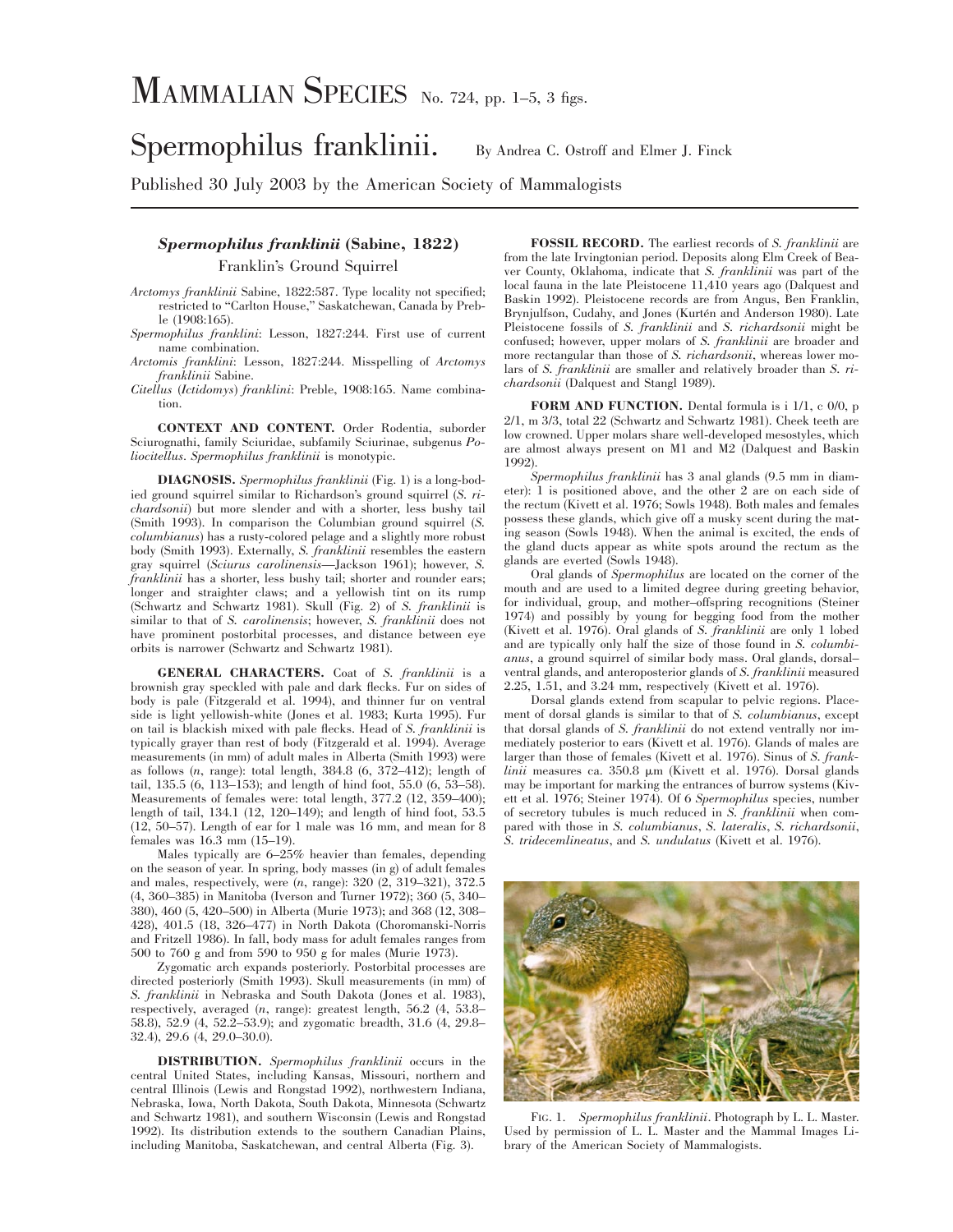

FIG. 2. Dorsal, ventral, and lateral views of cranium and lateral view of mandible of *Spermophilus franklinii* (male, Schmidt Museum of Natural History M719). Greatest length of cranium is 48.4 mm.

Measurements (in mm) of bacula from 3 specimens, collected from Indiana, North Dakota, and South Dakota, averaged 4.6 (3, 4.5–4.8) in length, 1.83 (3, 1.5–2.1) in width at base, and 2.05 (2, 1.9–2.2) in width at distal end (Burt 1960). Basal end of baculum is wide and narrows to a shaft before it expands again into a broad, disk-shaped distal end with 12–15 continuous toothlike projections in a row. On each side of terminal disk, between the projections and the shaft, is a rounded lobelike protuberance (Burt 1960). Os clitoridis is 2.2 mm long (Burt 1960). Females have 5–6 pairs of mammae (Jones et al. 1983).

*Spermophilus franklinii* undergoes seasonal mass changes (Iverson and Turner 1972; Murie 1973). Adult male and female *S. franklinii* gain little mass from 1 May through late June (Murie 1973). From late June until onset of hibernation, *S. franklinii* builds up a thick layer of fat (Choromanski-Norris and Fritzell 1986). Hibernation lasts for 7–8 months in an underground burrow (Kurta 1995). During 4–5 months of activity, individuals reproduce and gain enough fat to survive winter (Iverson and Turner 1972). Rate of mass gain among adult individuals throughout July and August is highly variable, although it is faster than that during May and June and is not significantly different between males and females in Alberta (Murie 1973). Males typically become inactive



FIG. 3. Distribution of *Spermophilus franklinii* in North America.

sooner than females (Iverson and Turner 1972). Because males do not have the energy expenses of gestation and lactation, their mass does not sharply decline in May, as does that of females (Iverson and Turner 1972). Females have more time to gain mass for hibernation. Juvenile *S. franklinii* gains mass faster than adults and typically weighs enough to enter hibernation by mid September or early October (Iverson and Turner 1972; Murie 1973; Sowls 1948). Mass loss over winter was ca. 44.2% for 5 individuals measured in Alberta (Murie 1973).

Maintenance energy, as estimated by using oxygen consumption and food consumption, for 1 *S. franklinii* on 1 ha of land for 1 day is 123.8 kilocalories (Haberman and Fleharty 1971). Thermoneutral zone is  $26.5-31^{\circ}$ C, during which oxygen consumption of  $5 S. *franklinii* was  $0.64 \, \text{cm}^3 \, \text{g}^{-1} \, \text{h}^{-1}$ . Energy for daily maintenance$ of *S. franklinii* is estimated as 3.08 calories  $g^{-1}$  h<sup>-1</sup> (Haberman and Fleharty 1971).

**ONTOGENY AND REPRODUCTION.** Mating occurs from the time of emergence of females from burrows in spring until early June (Choromanski-Norris and Fritzell 1986; Iverson and Turner 1972). Male testis lengths during May ranged from 18 to 23 mm in Winnipeg (Iverson and Turner 1972). Presence of lengthened testis and sperm in the epididymides reliably indicates reproductive capability (Iverson and Turner 1972). No yearling females reproduce (Iverson and Turner 1972). By late June, after breeding, testis length regresses to 13 mm (Iverson and Turner 1972). Yearling *S. franklinii* has a testis length of ca. 7 mm at this time and has no epididymal sperm. Adult males retain scrotal testes into the 3rd week of July (Iverson and Turner 1972).

Using embryo counts, mean litter size ranged from 7.5 (range, 5–11) across 26 litters (Sowls 1948) to 9.4 (range, 2–13) among 7 litters (Iverson and Turner 1972). Of 9 captive litters from wildcaught pregnant females, average litter size was 7.9 (range, 7–12 young—Turner et al. 1976). Gestation lasts 28 days (Schwartz and Schwartz 1981). Only 50–75% of adult females lactate each year (Murie 1973). Lactation lasted from 20 May to 24 July in Manitoba (Iverson and Turner 1972).

Neonates are naked and blind (Sowls 1948; Turner et al. 1976). Lower incisors erupt after 7 days (Turner et al. 1976), hair becomes visible after 9 days, young are fully furred after 16 days, eyes open after 18–20 days, and weaning occurs after 28–30 days (Sowls 1948; Turner et al. 1976).

**ECOLOGY.** *Spermophilus franklinii* is a terrestrial ground squirrel that inhabits tall grasslands (Jones et al. 1983) and tends to avoid shorter grass habitats such as prairies that are grazed or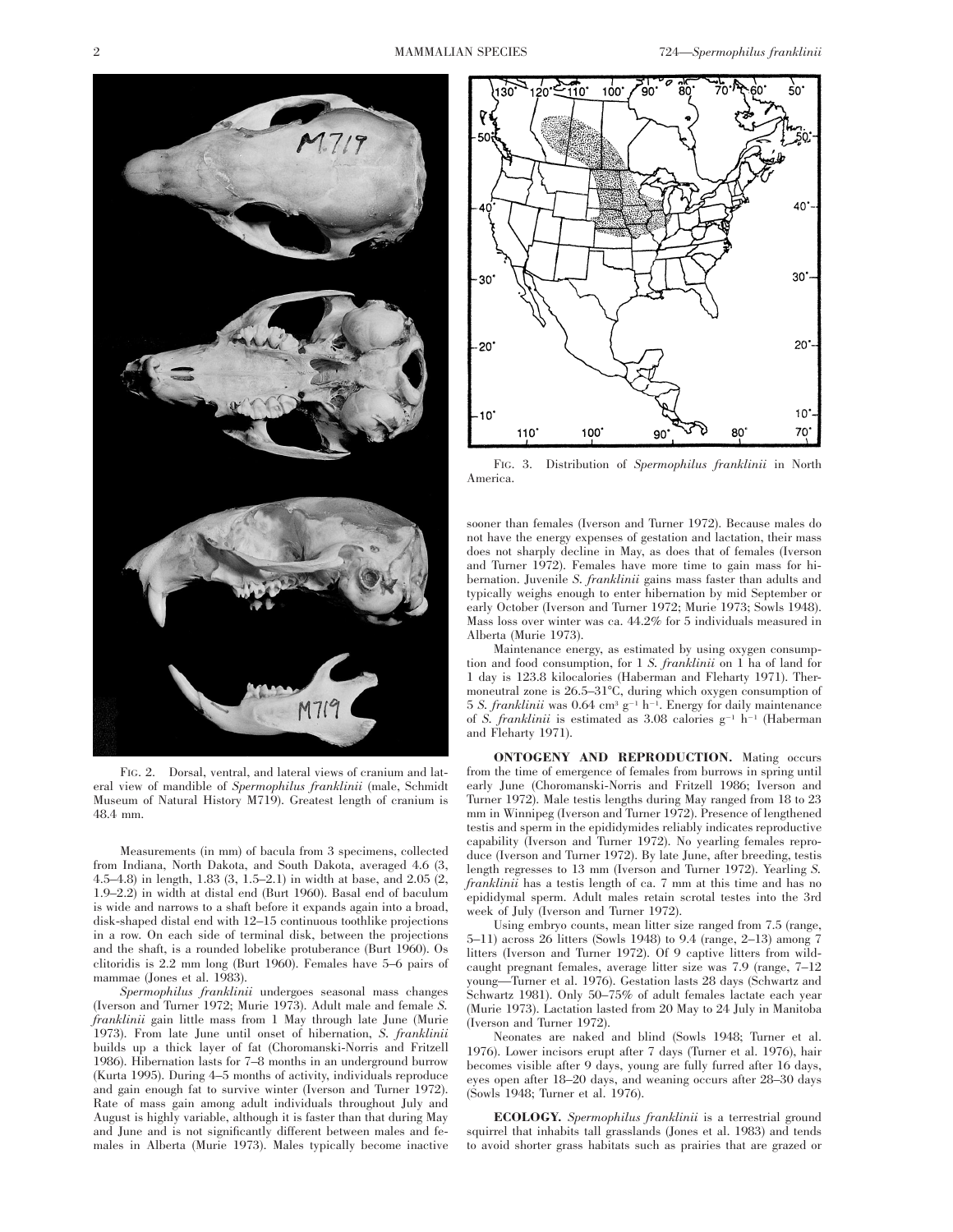mowed (Hall and Kelson 1959). *S. franklinii* prefers a dense cover of coarse grasses and is often found along forest–prairie borders (Erlien and Tester 1984; Jones et al. 1983) and marsh edges in the central and north-central regions of the Great Plains (Johnson and Choromanski-Norris 1992). *S. franklinii* is also often found in grasses bordering railroads and highways (Kurta 1995), if these areas are not mowed.

*Spermophilus franklinii* is omnivorous and experiences seasonal changes in its diet. During spring, the diet primarily consists of vegetation. Animal products are mainly consumed during summer. Seeds and fruits are consumed when available in late summer (Jones et al. 1983).

Diet of *S. franklinii* on spring emergence consists of 75% vegetable matter, such as succulent roots, new shoots of herbaceous plants, and grasses (Sowls 1948). *S. franklinii* rarely uses a direct source of water because individuals derive moisture from succulent plants (Sowls 1948). As the growing season proceeds, *S. franklinii* feeds on vegetation such as the leaves, buds, and blossoms of dandelion (*Taraxacum*), sow thistle (*Sonchus*), stinging nettle (*Urtica dioica*), and white clover (*Trifolium repens*). Later in summer, diet may consist of chokecherry (*Prunus virginiana*); cultivated grains; red-berried elder (*Sambucus racemosa*) berries, fruit, and stones; stinging nettle seeds; and wild pea (*Lathyrus*) seeds and pods (Sowls 1948). *S. franklinii* will feed on garden vegetables, such as carrots, garden peas, potatoes, string beans, and tomatoes. When animal material, such as insects, frogs, toads, fish, bird eggs, and young birds, mice, and rabbits, is available, it contributes about 25% to the diet of *S. franklinii* (Fitzgerald et al. 1994; Jones et al. 1983; Kurta 1995; Schwartz and Schwartz 1981). Insects may include ants, caterpillars, crickets, and grasshoppers (Kurta 1995).

In Manitoba, *S. franklinii* will kill and eat grown mallards (*Anas platyrhynchos*), and duckling remains have been found near the burrow entrances (Sowls 1948). Ducklings are taken opportunistically as they stray from the brood (Sowls 1948).

*Spermophilus franklinii* also feeds on eggs of wild ducks, such as blue-winged teal (*Anas discors*), gadwall (*Anas strepera*), lesser scaup (*Aythya affinis*), mallard, northern pintail (*Anas acuta*), and redhead (*Aythya americana*—Sowls 1948). In North Dakota, *S. franklinii* removed 97% of mallard or blue-winged teal eggs placed in natural settings, 89% of which were preyed on within 2 min of discovery (Sargeant et al. 1987). When *S. franklinii* was presented with simulated nests, predation of eggs started immediately after the nest was discovered and continued until all eggs were taken or until the test was terminated. *S. franklinii* completely depredated a clutch within 5 days (Sargeant et al. 1987). In North Dakota, *S. franklinii* densities and number of duck nests in dense grass and scrub vegetation where *S. franklinii* was located, were not high enough to correlate with predation rates. Franklin's ground squirrels were assumed to reduce the clutch of duck nest eggs but did not completely destroy them (Johnson et al. 1989).

Sex ratios are almost always 1:1 (Erlien and Tester 1984; Iverson and Turner 1972; Murie 1973). In Alberta, survival rates of males and females are similar and ranged from 33% to 42% across 3 years (Murie 1973), whereas in Minnesota, survival rates of females were higher than those of males (Erlien and Tester 1984). Overwinter survival based on mark and recapture trapping methods was 20–60% for adults and juveniles combined in Manitoba (Iverson and Turner 1972). The survival curve of *S. franklinii* has been categorized as a type II curve (Erlien and Tester 1984), which demonstrates that survival is independent of the age of the individual. *S. franklinii* populations appear to be cyclic at 10-year intervals in Minnesota (Erlien and Tester 1984) or with peaks of 4–6 years (Sowls 1948).

Life expectancy of females is 4–5 years compared with 1–2 years for males (Erlien and Tester 1984). When males and females were combined, mean length of life in Minnesota was 0.74 years (Erlien and Tester 1984).

*Spermophilus franklinii* is uncommon over much of its range but may become abundant locally. Throughout its distribution in the prairie pothole region, *S. franklinii* coexists with *S. tridecemlineatus*, which is more common (Jones et al. 1983). Density of populations of *S. franklinii* was 1.25–2.5 adults/ha in Alberta (Murie 1973) and 1.6–2.0 individuals/ha in Manitoba (Sowls 1948).

In North Dakota, total distance traveled daily was 213 m for males and 153 m for females (Choromanski-Norris et al. 1989). Both males and females reduced daily travel distances 2 weeks before entering burrows for hibernation. In addition, females reduced movement during gestation (Choromanski-Norris et al. 1989). Annual home ranges averaged 24.6 ha for 27 males and 8.7 ha for 22 females in North Dakota. Annual home ranges overlap within and between sexes (Choromanski-Norris et al. 1989).

Badgers (*Taxidea taxus*) are the main predators of *S. franklinii* (Kurta 1995). Other predators include coyote (*Canis latrans*), hawks, long-tailed weasel (*Mustela frenata*), mink (*Mustela vison*), red fox (*Vulpes vulpes*), short-tailed weasel (*Mustela erminea*), snakes, and striped skunks (*Mephitis mephitis*—Haberman and Fleharty 1972; Jones et al. 1983; Kurta 1995).

Ectoparasites of *S. franklinii* include lice, fleas, ticks, and mites. The primary louse parasite of *S. franklinii* in Alberta is *Enderleinellus suturalis* (Hilton and Mahrt 1971a). *Opisocrostis bruneri* (a flea) is also primarily associated with *S. franklinii* (Hilton and Mahrt 1971a; Reichardt and Galloway 1994). Prevalence of *O. bruneri* on *S. franklinii* in Manitoba was 0.73 for males and 0.67 for adult females, and all juveniles were infested (Reichardt and Galloway 1994). Intensity of infestation peaked twice: once in early May, coinciding with time of emergence from the burrow when winter pelage is not yet completely lost, and again in late August and September, when winter pelage is growing thicker. These peaks in infestation intensity coincide with the emergence of new flea generations (Reichardt and Galloway 1994). In Manitoba, other fleas that occur on *S. franklinii* are not usually associated with ground squirrels. They include: *Catallagia borealis*, *Ceratophyllus vison*, *Ctenophthalmus pseudagyrtes pseudagyrtes*, *Epitedia wenmanni wenmanni*, *Megabothris acerbus*, *Megabothris quirini*, *Orchopeas caedens*, *Oropsylla arctomys*, *Peromyscopsylla catatina*, and *Tamiophila grandis* (Galloway and Christie 1990). Two tick species, *Ixodes sculptus* and *Dermacentor variabilis*, which carry Rocky Mountain spotted fever, occur on *S. franklinii*. However, *S. franklinii* was not infested with larvae and nymphs of *D. variabilis* (Burachynsky and Galloway 1985). A mite, *Androlaelaps fahrenholzi*, which is found in ground squirrel burrows, is associated with *S. franklinii* (Hilton and Mahrt 1971a).

Pulmonary adiaspiromycosis due to the fungus *Emmonsia crescens* was diagnosed in 3 *S. franklinii* in Canada for the 1st time in 1971, in Alberta (Tobon and Yuill 1976). Intestinal parasites from fecal samples of 8 individuals in Alberta included oocysts of *Eimeria bilamellata*, *E. callospermophili*, and *E. spermophili* (Hilton and Mahrt 1971b). In Saskatchewan, 46 *S. franklinii* had 4 species of cestodes, 2 species of trematodes, and 4 species of nematodes. *Hymenolepis citelli* was the most common cestode, *Choanotaenia spermophili* and *Taenia mustelae* were found in the liver, and larval *T. taxidiensis* was found in distal muscles in the rear leg. The trematode *Alaria mustelae* was found in lungs of 6 *S. franklinii* and in the spleen of 2 individuals. *Plagiorchis proximus*, also a trematode, was found in the small intestine of 1 individual. The most common mature nematode, *Physaloptera spinicauda*, was found in the stomachs of 13 individuals. *Spirura infundibulifomis* was found in the stomach and esophagus. *Capillaria* cf. *hepatica* was found in the liver, and *Citellinema bifurcatum* occurred in 3 individuals (McGee 1980).

To maintain viable populations of *S. franklinii*, mowing of grasses along railroads and highways should be reduced (Johnson and Choromanski-Norris 1992). These areas can then be used by *S. franklinii* as corridors between established populations, especially in areas where large tracts of grasslands do not exist.

Radiotracking of *S. franklinii* allows accurate recordings of locations and times of activity. Collars are harnessed around the front leg and neck of the ground squirrels (Krohne et al. 1972), or radiotransmitters can be implanted into the peritoneal cavity to facilitate burrowing (Choromanski-Norris et al. 1989; Eagle et al. 1984).

**BEHAVIOR.** *Spermophilus franklinii* lives in burrows, which have complex tunnels with many branches, ca. 8 cm in diameter (Haberman and Fleharty 1971), that typically extend 0.43 m below ground (Haberman and Fleharty 1972). One branch consists of a nesting area ca. 30 by 25 by 20 cm, padded with dried plant material (Haberman and Fleharty 1972), whereas other tunnel branches may have dead ends and may usually include storage areas for food (Jones et al. 1983) or feces (Schwartz and Schwartz 1981). Burrows are typically built on a steep slope for drainage (Haberman and Fleharty 1972) and typically have 2–3 entrances to allow greater escape prospects from predators (Haberman and Fleharty 1972).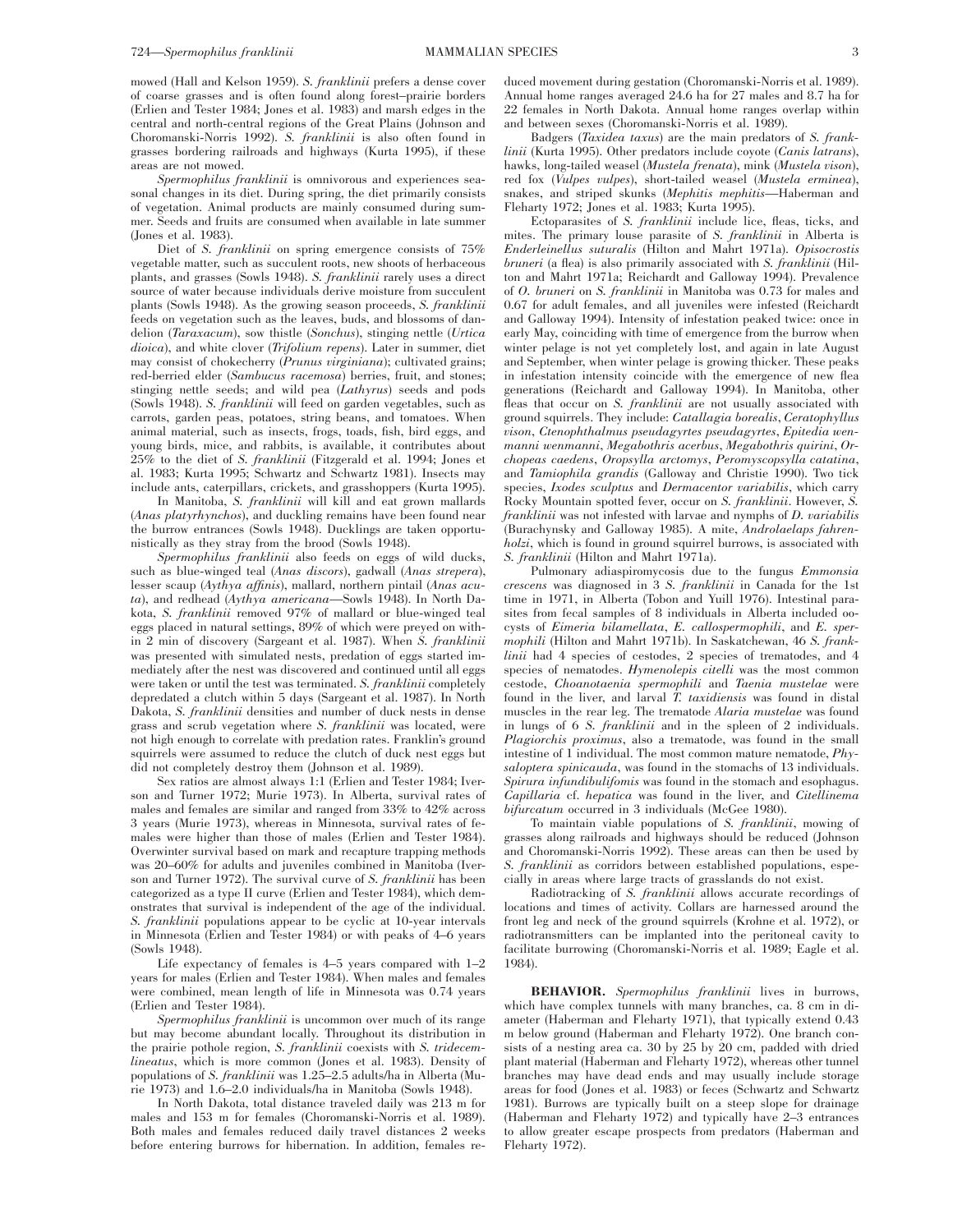*Spermophilus franklinii* hibernates from August through April. Several individuals may hibernate together in the same burrow. Adults are the 1st to retreat underground as early as the beginning of July, but might extend the immergence to late August. In Alberta, males entered winter dens from 3 to 29 July (mean, 15 July), whereas females were last captured from 14 July to 22 August (mean, 26 July—Murie 1973). In North Dakota, immergence dates for males were from 30 July to 1 September (mean, 19 August) and for females were from 19 August to 1 September (mean, 27 August—Choromanski-Norris and Fritzell 1986). Young-of-the-year are the last to enter the burrow, usually in September (Reichardt and Galloway 1994) and as late as October (Iverson and Turner 1972). Young need additional time above ground to gain enough fat to survive winter (Kurta 1995).

Soil warmth affects the daily activity of *S. franklinii* (Krohne et al. 1972; Sowls 1948) and with photoperiod may cue emergence from the burrow (Iverson and Turner 1972). Males emerge 1st from hibernation from mid April (Choromanski-Norris and Fritzell 1986) to early May (Reichardt and Galloway 1994), when they establish dominance hierarchies among other males (Kivett et al. 1976). Females emerge 1–2 weeks after males (Choromanski-Norris and Fritzell 1986; Reichardt and Galloway 1994). Juvenile Franklin's ground squirrels were 1st seen above ground in Manitoba the 2nd week of July (Reichardt and Galloway 1994). A mating pair may occupy the same burrow system; however, after mating, the male leaves and becomes solitary (Jones et al. 1983). *S. franklinii* individuals may move to different burrows up to 3 or 4 times between emerging from hibernation to 1 month after mating (Haberman and Fleharty 1972; Reichardt and Galloway 1994).

*Spermophilus franklinii* is strictly diurnal (Choromanski-Norris et al. 1989; Sowls 1948) and in North Dakota becomes active between 0705 and 0900 h and reenters burrows between 1900 and 2100 h (Choromanski-Norris et al. 1989). *S. franklinii* may climb low shrubs and sometimes trees (Jones et al. 1983). In Nebraska, daily activity peaks occurred 4–7 h after sunrise and 5 h before sunset (Haberman and Fleharty 1972). *S. franklinii* is rarely seen after sunset (Sowls 1948). The latest time an individual was observed reentering the burrow in North Dakota was 2125 h (Choromanski-Norris et al. 1989). Slight monthly variation in daily activity pattern is associated with changing day length (Choromanski-Norris et al. 1989). In Nebraska, *S. franklinii* was active on cool, overcast, or windy days and inactive on rainy days (Haberman and Fleharty 1972), whereas *S. franklinii* movements in Illinois were restricted in all these weather conditions (Krohne et al. 1972).

*Spermophilus franklinii* lives alone or in pairs (Sowls 1948) and is highly secretive (Jones and Birney 1988). It is the least social of the *Spermophilus* species (Kivett et al. 1976). Individuals tended to avoid each other, and under laboratory conditions, reacted to other squirrels by growling and exhibiting threat displays (Kivett et al. 1976). Although males sniff the anal region of females, occasionally sniff the dorsal region, and display nasal–nasal investigation, level of olfactory investigation by *S. franklinii* was less than 5 other *Spermophilus* species (Kivett et al. 1976).

*Spermophilus franklinii* uses its incisor teeth when feeding on bird eggs. It grasps the egg under its body and thrusts the egg against the incisor teeth with its hind legs. The hole in the egg is enlarged by biting off small pieces of shell (Sowls 1948). When eggs are depredated by Franklin's ground squirrels, only half or less than half of the shell is broken, small chips of the eggshell are left, and sometimes tooth marks are evident (Sowls 1948). Small shell fragments that are held together by the membrane are often curled inward at the opening when eaten by Franklin's ground squirrels (Sowls 1948).

**GENETICS.** In Minnesota, diploid chromosome number of *S. franklinii* is 42 ( $n = 3$ —Nadler 1966). Karyotype has 10 metacentric, 16 submetacentric, and 14 acrocentric autosomes. X chromosome is medium sized and submetacentric, and the minute Y chromosome is also submetacentric. DNA sequence data from the mitchondrial cytochrome-*b* gene show that *S. franklinii* is more closely related to *S. tridecemlineatus* and *S. spilosoma* than to other *Spermophilus* (P. D. Sudman, pers. comm.).

**REMARKS.** *Spermophilus franklinii* was named in honor of a British naval officer, Sir John Franklin, who led explorations of the Arctic between 1818 and 1826 in search of the Northwest Passage and collected abundant scientific information (Davis 1987; Jones et al. 1983). Other names for *S. franklinii* include gray gopher, whistling ground squirrel, gray-cheeked squirrel, gray ground squirrel, gray souslik, grey American marmot, line-tailed squirrel, prairie squirrel, scrub gopher, spermophile de Franklin, and bush gopher (Jackson 1961; S. Larivière, pers. comm.; Sowls 1948).

We thank Jan O. Murie and James F. Hare for their helpful comments to improve this account. We also thank Greg Sievert for taking the photographs of the skulls. Skulls were provided by the Schmidt Museum of Natural History. We thank the director, Dwight Moore, for the use of the skulls.

## **LITERATURE CITED**

- BURACHYNSKY, V. I., AND T. D. GALLOWAY. 1985. Seasonal dynamics and distribution of American dog tick, *Dermacentor variabilis* (Say), larvae and nymphs at Birds Hill Park, Manitoba. Canadian Journal of Zoology 63:2748–2755.
- BURT, W. H. 1960. Bacula of North American mammals. Museum of Zoology, University of Michigan, Miscellaneous Publications 113:1–75.
- CHOROMANSKI-NORRIS, J., AND E. K. FRITZELL. 1986. Seasonal activity cycle and weight changes of the Franklin's ground squirrel. American Midland Naturalist 116:101–107.
- CHOROMANSKI-NORRIS, J., E. K. FRITZELL, AND A. B. SARGEANT. 1989. Movements and habitat use of Franklin's ground squirrels in duck-nesting habitat. Journal of Wildlife Management 53:324–331.
- DALQUEST, W. W., AND J. A. BASKIN. 1992. Mammals of the Elm Creek local fauna, late Pleistocene of Beaver County, Oklahoma. American Midland Naturalist 127:13–20.
- DALQUEST, W. W., AND F. B. STANGL, JR. 1989. Late Pleistocene mammals from the northwestern corner of the Oklahoma panhandle. Texas Journal of Science 41:35–47.
- DAVIS, D. E. 1987. Admirality voyages and North American ground squirrels (*Spermophilus*). Canadian Field-Naturalist 101:467–468.
- EAGLE, T. C., J. CHOROMANSKI-NORRIS, AND V. B. KUECHLE. 1984. Implanting radio transmitters in mink and Franklin's ground squirrel. Wildlife Society Bulletin 12:180–184.
- ERLIEN, D. A., AND J. R. TESTER. 1984. Population ecology of sciurids in northwestern Minnesota. Canadian Field-Naturalist 98:1–6.
- FITZGERALD, J. P., C. A. MEANEY, AND D. M. ARMSTRONG. 1994. *Spermophilus franklinii*. Pp. 172–173 in Mammals of Colorado. Denver Museum of Natural History and University Press of Colorado, Niwot.
- GALLOWAY, T. D., AND J. E. CHRISTIE. 1990. Fleas (Siphonaptera) associated with ground squirrels (*Spermophilus* spp.) in Manitoba, Canada. Canadian Entomologist 122:449–458.
- HABERMAN, C. G., AND E. D. FLEHARTY. 1971. Energy flow in *Spermophilus franklinii*. Journal of Mammalogy 52:710–716.
- HABERMAN, C. G., AND E. D. FLEHARTY. 1972. Natural history notes on Franklin's ground squirrel in Boone County, Nebraska. Transactions of the Kansas Academy of Sciences 74:76– 80.
- HALL, R. E., AND K. R. KELSON. 1959. The mammals of North America. Ronald Press Co., New York 1:1-546 + 79.
- HILTON, D. F. J., AND J. L. MAHRT. 1971a. Ectoparasites from three species of *Spermophilus* (Rodentia: Sciuridae) in Alberta. Canadian Journal of Zoology 49:1501–1504.
- HILTON, D. F. J., AND J. L. MAHRT. 1971b. *Eimeria spermophili* n. sp. and other *Eimeria* spp. (Sporozoa, Eimeriidae) from three species of Alberta *Spermophilus* (Rodentia, Sciuridae). Spermophilus (Rodentia: Sciuridae) in Alberta. Canadian Journal of Zoology 49:699–701.
- IVERSON, S. L., AND B. N. TURNER. 1972. Natural history of a Manitoba population of Franklin's ground squirrels. Canadian Field-Naturalist 86:145–149.
- JACKSON, H. H. T. 1961. Mammals of Wisconsin. University of Wisconsin Press, Madison.
- JOHNSON, D. H., A. B. SARGEANT, AND R. J. GREENWOOD. 1989. Importance of individual species of predators on nesting success of ducks in the Canadian prairie pothole region. Canadian Journal of Zoology 67:291–297.
- JOHNSON, S. A., AND J. CHOROMANSKI-NORRIS. 1992. Reduction in the eastern limit of the range of the Franklin's ground squirrel (*Spermophilus franklinii*). American Midland Naturalist 128:325–331.